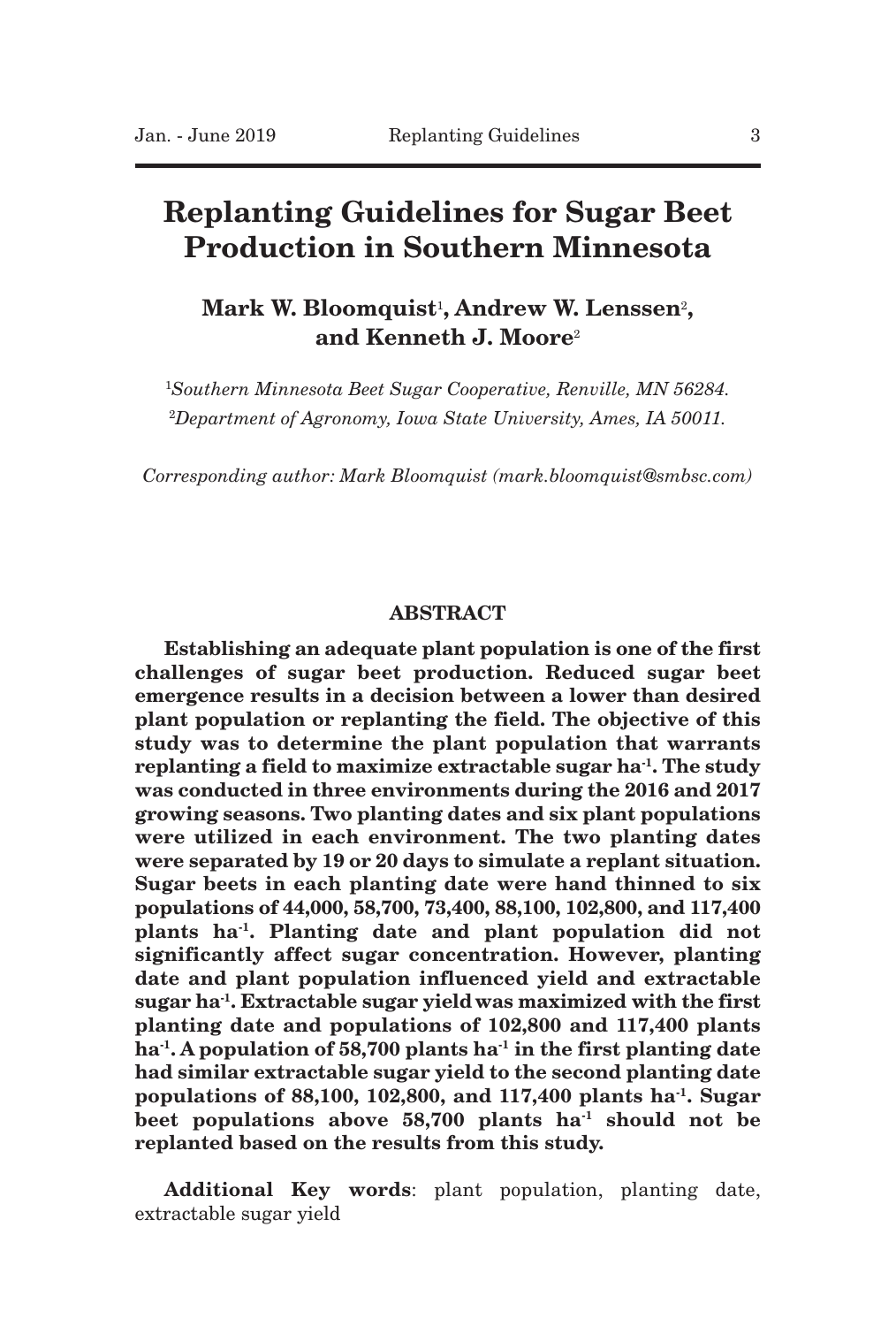Sugar beets (*Beta vulgaris* L.) are grown in the United States and other countries for the production of sugar. In 2018, sugar beets were planted on 451,548 hectares in the United States (NASS, 2018). In west central Minnesota, sugar beets have been grown since the 1950s. In 2018, 50,990 hectares of sugar beets were grown in 17 counties surrounding the processing facility in Renville, MN (Todd Geselius, personal communication, 2018). Sugar beets in the southern Minnesota growing area are normally planted between mid-April and early May. Harvest of sugar beets occurs during September and October. The sugar beets harvested in October are piled in large outdoor storage piles and are processed into sugar throughout the winter months.

Sugar beet seed is very small with pelleted seed ranging in size from 3.8-5.5 mm in diameter (Khan et al., 2018). The emergence of sugar beet plants can also be quite variable (Durrant et al., 1988). There are multiple factors that can affect the emergence or reduce the stand of seedling sugar beets (Jaggard et al., 2011). Factors that can affect emergence or reduce the stand of seedling sugar beets include seed bed conditions, soil crusting from heavy rains, damaging winds, freezing temperatures, seedling disease and insect feeding. Average emergence in the Red River Valley was reported to be 68% (Khan et al., 2018). In Michigan, average emergence was 60-75% (Michigan Sugar Company, 2018). Average sugar beet emergence in the Nebraska, Colorado, and Wyoming region was approximately 65% with over 80% considered very good (Yonts et al., 2013).

Low sugar beet emergence leads to the need to consider replanting. At Southern Minnesota Beet Sugar Cooperative during the period of 1984 – 2018, replanting was required to attain an adequate plant population on between 0 and 59% of the planted acreage each year. The average replanted acres for these years was 6.7%. (Linda Foss and Jody Steffel, personal communication, 2018).

Research trials have been conducted to establish the optimum plant population for sugar beet production. In Wyoming, recoverable sucrose yield was maximized at 7.8 Mg ha<sup>-1</sup> with a plant population of  $88,600$ sugar beets ha-1(Lauer, 1995). Trials in Nebraska found similar sugar yields for plant populations between  $40,000$  to  $100,000$  sugar beets ha<sup>-1</sup> (Yonts and Smith, 1997). Plant populations of 102,800 to 117,400 sugar beets ha-1 were indicated to maximize yield in the Red River Valley of North Dakota and Minnesota (Khan and Haak, 2016).

Plant populations below optimum can result in lower yields for the grower; however, replanting a field does not guarantee an adequate stand. As S.R. Winter stated, "Replanting is expensive and there is no guarantee of improved stand" (Winter, 1980). The average cost of sugar beet seed and associated technology fee in the Red River Valley 2017 Report was \$536 per hectare (MN and ND Farm Business Management and Education, 2017). Replanting can be expensive, with no guarantee of improved stands, leading to a need for research like this study.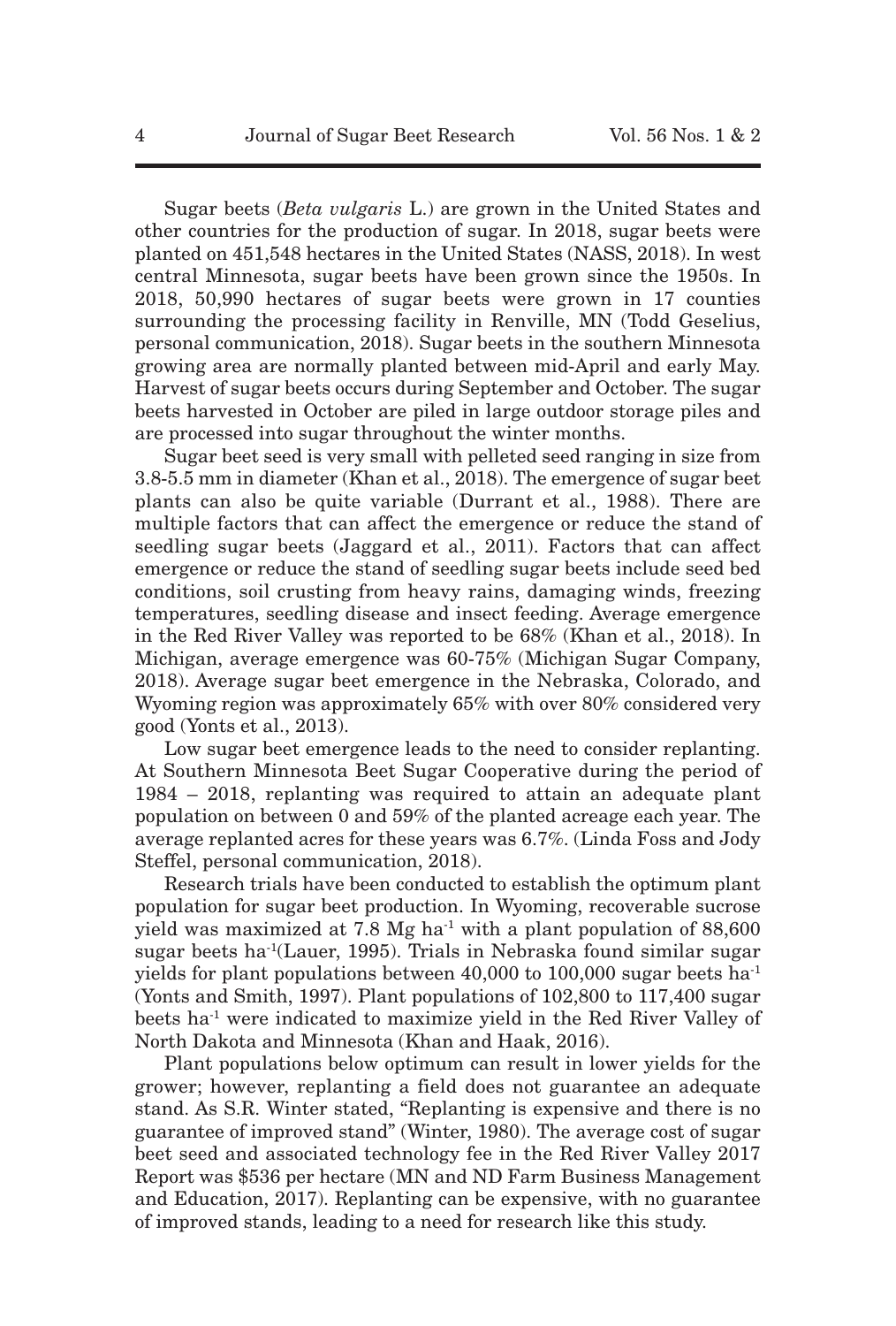Low sugar beet plant populations can lead to increased late season weed pressure, which was of particular concern prior to introduction of Roundup Ready® sugar beets. These weed control concerns and limited weed control product options were a major consideration in the past when determining whether to keep a lower than desired original plant population or replant to attempt to attain a higher population. In the 2009 growing season, Roundup Ready® sugar beets were planted on  $95\%$ of the United States sugar beet acreage (APHIS, 2018). The level of weed control attained with the Roundup Ready® system has reduced concerns about late season weed control in fields with lower plant populations (Mesbah and Miller, 2004; Stachler and Luecke, 2008; Peters et al., 2017).

The decision to replant a field of sugar beets is often made based on the experience of the grower and consulting agronomist. To date there have been no research trials conducted in the southern Minnesota growing area to determine at what plant population a grower should replant.

Establishing an adequate population of sugar beets is one of the challenges in sugar beet production. North Dakota State University recommends a plant population at harvest of 102,800 to 117,400 sugar beets ha<sup>-1</sup> (Khan et al., 2018). Sugar beet emergence can be inconsistent between fields and years. To attain the recommended harvest population, sugar beets typically are overplanted due to the variability that can occur with emergence. In situations of poor emergence, growers must evaluate the plant population to determine if replanting the field is the best option.

Early planting of sugar beets usually results in increased production versus delayed planting. In Nebraska, Yonts (1999) found that root yield decreased  $0.57$  Mg ha<sup>-1</sup> for each day delay in planting of variety Monohikari and  $0.36$  Mg ha<sup>-1</sup> for each day delay in planting of the variety Beta 3778. In Idaho, yields decreased 6.3 Mg ha-1 for every 10 days planting was delayed in eastern Idaho and  $7.3$  Mg ha<sup>-1</sup> for every 10 days planting was delayed in western Idaho (Elison et al. 2014).

In Wyoming, trials to compare planting date, harvest date, and genotype were performed in 1992 and 1993 (Lauer, 1997). Sugar beets were planted on a 2-week schedule providing five different planting dates beginning approximately April 1 and ending in early June. The recoverable sucrose yield decreased significantly at each of the later planting dates in comparison to the next earlier date in the 1992 trial. In 1993, the recoverable sucrose yield decreased significantly for each of the later planting dates with the exception of the second planting date (Lauer, 1997). Reduced sugar yields with later planting dates decrease the potential yield and revenue from a replanted field due to the reduced length of growing season.

The potential for increased yields with early planting encourages growers to plant their sugar beet crop as soon as soil conditions are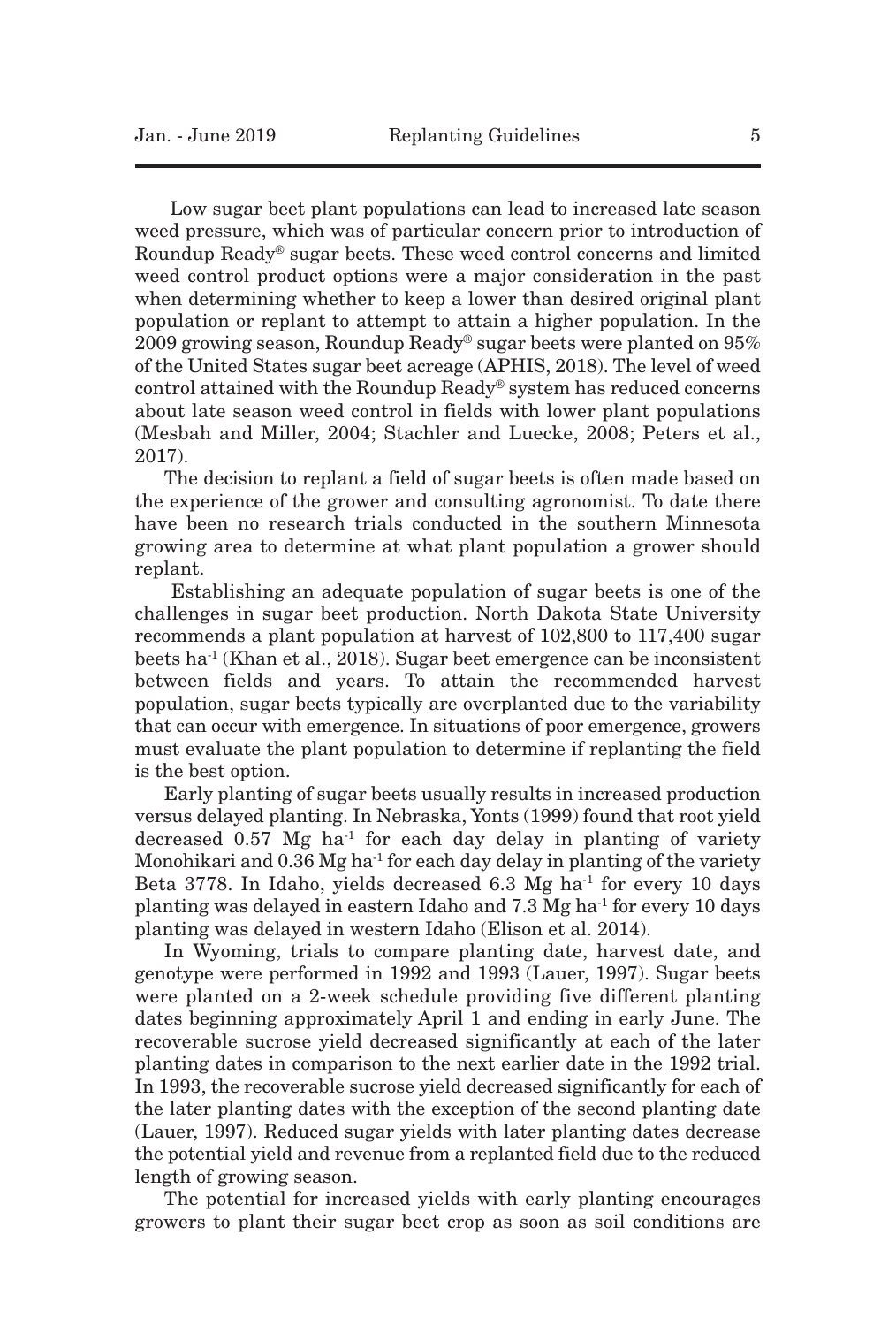favorable. Early planting often leads to planting into cooler soils. Cool soil temperatures slow the rate of sugar beet germination and emergence. The optimum temperature for sugar beet germination was reported at 25° C. Temperatures of 16-19° C. germinated sugar beet seed in 3.75 days while a temperature of  $4^{\circ}$  C. required 22 days for germination (Forbes and Watson, 1992). Slower germination and emergence of the sugar beet seeds leads to a longer period of time for stand establishment issues to occur. Historical average soil temperatures at the 5-cm depth at the Southwest Research and Outreach Center in Lamberton, MN range from 4 to 13ºC in April and between 9 to 19ºC in May (SWROC, 2014). The speed of emergence is a direct result of accumulated heat units during the emergence period. Information from Nebraska indicated 85 soil heat units were necessary to reach 50% emergence (Yonts et al., 2013). It is often 14 to 21 days after planting before a grower can be confident of final emergence in the field. When final emergence is known, decisions need to be made regarding the potential productivity of the emerged plant population and whether this population is adequate or should be replanted. These decisions are often based on the experience of company agronomists and growers.

Trials have been conducted in sugar beet growing areas across the United States over the past 40 years to create replanting guidelines. These guidelines provided information for the various production areas where the trials were established. The approaches and results have varied depending on the location of the growing area where the trials were conducted.

In the High Plains of Texas, studies were conducted to establish a replanting guide for sugar beets in the area. The initial planting in the experiment was conducted at the same time growers would plant and the second planting was made when the original planted beets were at the two leaf stage. Population or stand density was not measured; however, the author used "unoccupied area" as a measurement to evaluate population density (Winter, 1980). Areas within the row that were blank for greater than 46 cm were considered unoccupied area. In this two-year study, replanted sugar beets had similar yield to the original planting when the replanted beets had 15% less unoccupied area than the original planting. Winter also discussed the issue of harvest losses increasing as the plant population decreased due to difficulties in defoliating and harvesting the sugar beets without knocking them out of the row. His conclusion was that growers in the Texas High Plains should not replant an original stand of two-leaf sugar beets unless the unoccupied area exceeded 30% (Winter, 1980).

In the Klamath Falls production area of California and Oregon, planting date and population trials were conducted to develop a replant guide for sugar beets grown in the area. It was found that for every week delay in planting after May 1, sugar yield decreased by  $673 \text{ kg}$  ha<sup>-1</sup> (Carlson et al., 1999). The studies also found sugar beet yields declined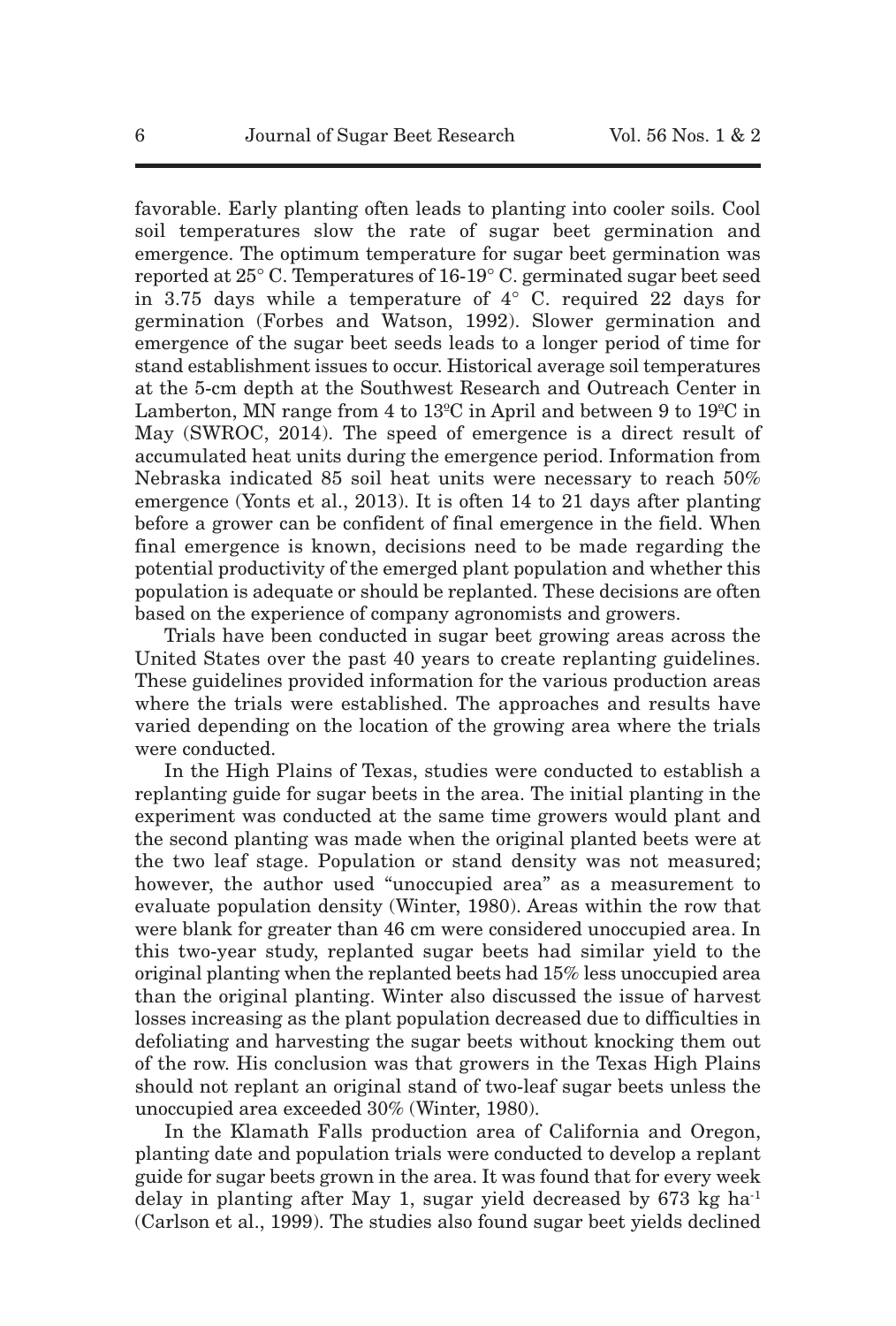with reduced plant populations. A regression equation was developed using the data from these trials to produce a replant guide for the Klamath Basin:

Beet Yield  $(ton/A) = 14.7 + 0.708D + 1.11P - 0.00339D^2 - 0.0168P^2$ 0.00234DP;  $R^2 = 0.59$ ; where P is plant population in thousands of plants per acre and D is the planting date in days from January 1.

The Red River Valley of Minnesota and North Dakota is a large sugar beet production region. Giles and Cattanach (2003) conducted a two-year study near Glyndon, MN comparing planting dates and plant populations. They indicated that a minimum population of 100 sugar beets per 30.5 meters of row in 56-cm rows was necessary to maximize sugar production at either planting date (Giles and Cattanach, 2003).

In Crookston, MN, Smith (2002) conducted studies on the effects of planting date and population on yield and quality of sugar beets grown in 56 cm rows. He found that a population of 75 beets per 30.5 meters of row from an original planting would give equal or greater recoverable sugar yield than the replant timed planting with populations of 150-200 sugar beets per 30.5 meters of row (Smith, 2002). Trials conducted in row spacings other than 56 cm showed that sucrose concentration and recoverable sucrose concentration also can be influenced by plant population. In trials conducted in Sidney, MT, in 61 cm rows, sucrose decreased and impurities increased as seed spacing increased (Eckhoff et al., 1991). Seed spacings between 10-15 cm resulted in the highest sucrose and recoverable sucrose yields. Plant population trials conducted in sugar beet production areas of Turkey in 45 cm rows, showed decreased sugar concentration and purity with wider plant spacing (Çakmakçi et al., 1998).

The review of previous research indicates there has been plant population and planting date studies in several of the sugar beet growing areas of the United States and replanting guidelines were developed based on these studies. There are only limited results published recently on this topic, and there have been no results from replicated studies published from the southern Minnesota growing area on this topic. Data developed within the southern Minnesota growing area will be a useful tool for growers, sugar company agricultural staff, and agribusiness personnel to use when facing potential replant decisions. Consequently, a multi-year study was initiated in southern Minnesota to determine the influence of planting date × stand density on sugar beet yield and quality.

#### **MATERIALS AND METHODS**

A field study was established in three environments over 2016 and 2017. Sites were located near the towns of Murdock, MN (N45.11138295°, W-95.42909560°) and Lake Lillian, MN (N44.90615123°, W-94.82280956°) in 2016 and near the town of Renville, MN (N44.69488342°, W-95.19643961°) in 2017. The soil at the Murdock site was mapped as a mixture of Bearden silty clay loam (fine, silty,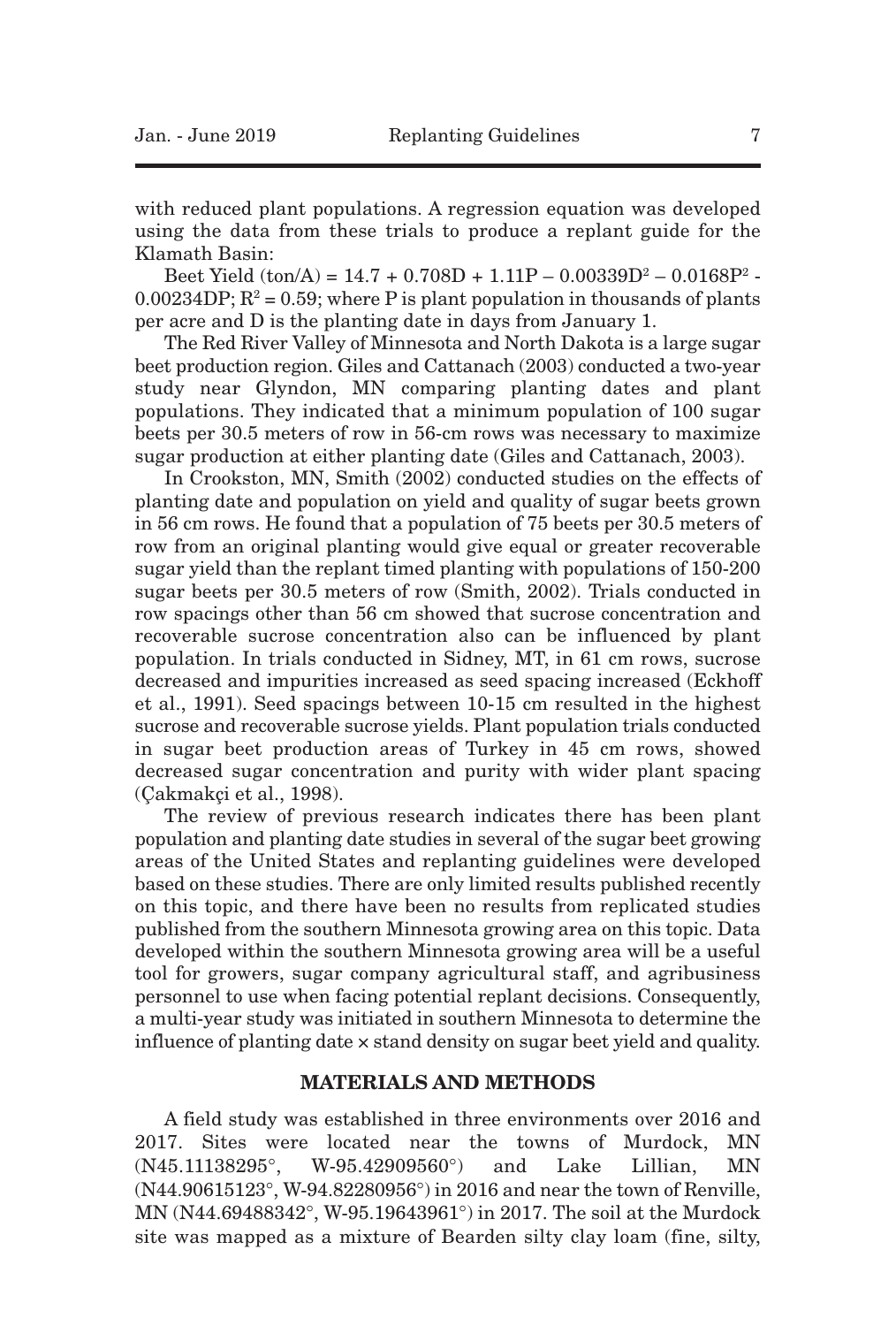mixed, superactive, frigid Aeric Calciaquoll) and Quam silty clay loam (fine, silty, mixed, superactive, frigid Cumulic Endoaquoll) in a depressional complex with 0-2% slope. The soil at Lake Lillian was mapped as a Canisteo clay loam, 0-2% slope (fine, loamy, mixed, superactive, calcareous, mesic, Typic Endoaquoll). The soil at Renville was Chetomba silty clay loam, 0-2% slope (fine, silty, mixed, superactive, mesic Typic Endoaquoll). The previous crop at Murdock was sweet corn (*Zea mays* L*.)*. At Lake Lillian the previous crop was soybean (*Glycine max* L.) and at Renville sugar beet followed field corn.

Precipitation and temperature data are from Willmar, MN (45.1901° N, -95.0586° W. (NCEI, 2018). The Willmar, MN weather station is approximately 23 km from the Murdock trial, 34 km from the Lake Lillian trial, 48 km from the Renville trial.

Soil samples were taken in the late fall of 2015 for the 2016 trial sites at Murdock and Lake Lillian and in the late fall of 2016 for the 2017 site at Renville. Nitrate-N soil sample depths were: 0-15 cm, 15-61 cm, and 61-122 cm. All other soil sample parameters were measured on a 0-15 cm depth sample. Sample analysis was conducted by Agvise Laboratories, Benson, MN following the recommended chemical soil test procedures for the North Central Region (Nathan and Gelderman, 2012). Nitrate-N was determined colorimetrically following extraction with KCl (Gelderman and Beegle, 2012). Phosphorus was determined by the Olsen sodium bicarbonate method (Frank et al., 2012). Potassium was determined using the ammonium acetate extractant (Warnke and Brown, 2012). Organic matter concentration was determined by the loss on ignition method (Combs and Nathan, 2012). The pH was determined with a 1:1 soil water mixture (Peters et al., 2012). Soil test results are summarized in Table 1. Fertilizer recommendations were based on

| Parameter                                       | <b>Murdock</b> | Lake<br>Lillian | Renville |
|-------------------------------------------------|----------------|-----------------|----------|
| Nitrate-N $(0-15cm)$ kg ha <sup>-1</sup>        | 37             | 9               | 24       |
| Nitrate-N $(15-61cm)$ kg ha <sup>-1</sup>       | 54             | 13              | 44       |
| Nitrate-N $(61-122cm)$ kg ha <sup>-1</sup>      | 7<br>18        |                 | 30       |
| Total nitrate-N $(0-122cm)$ kg ha <sup>-1</sup> | 109            | 29              | 98       |
| Phosphorus (Olsen) (0-15cm) mg $kg-1$           | 5              | 25              | 21       |
| Potassium $(0-15cm)$ mg kg <sup>-1</sup>        | 170            | 194             | 193      |
| Organic matter $g \, kg^{-1}$                   | 46             | 48              | 45       |
| $pH(0-15cm)$                                    | 8.3            | 7.6             | 6.9      |

Table 1. Fall soil nitrate-N content, concentrations of Olsen-P, K, organic matter, and pH for three environments in western Minnesota. 2016 and 2017.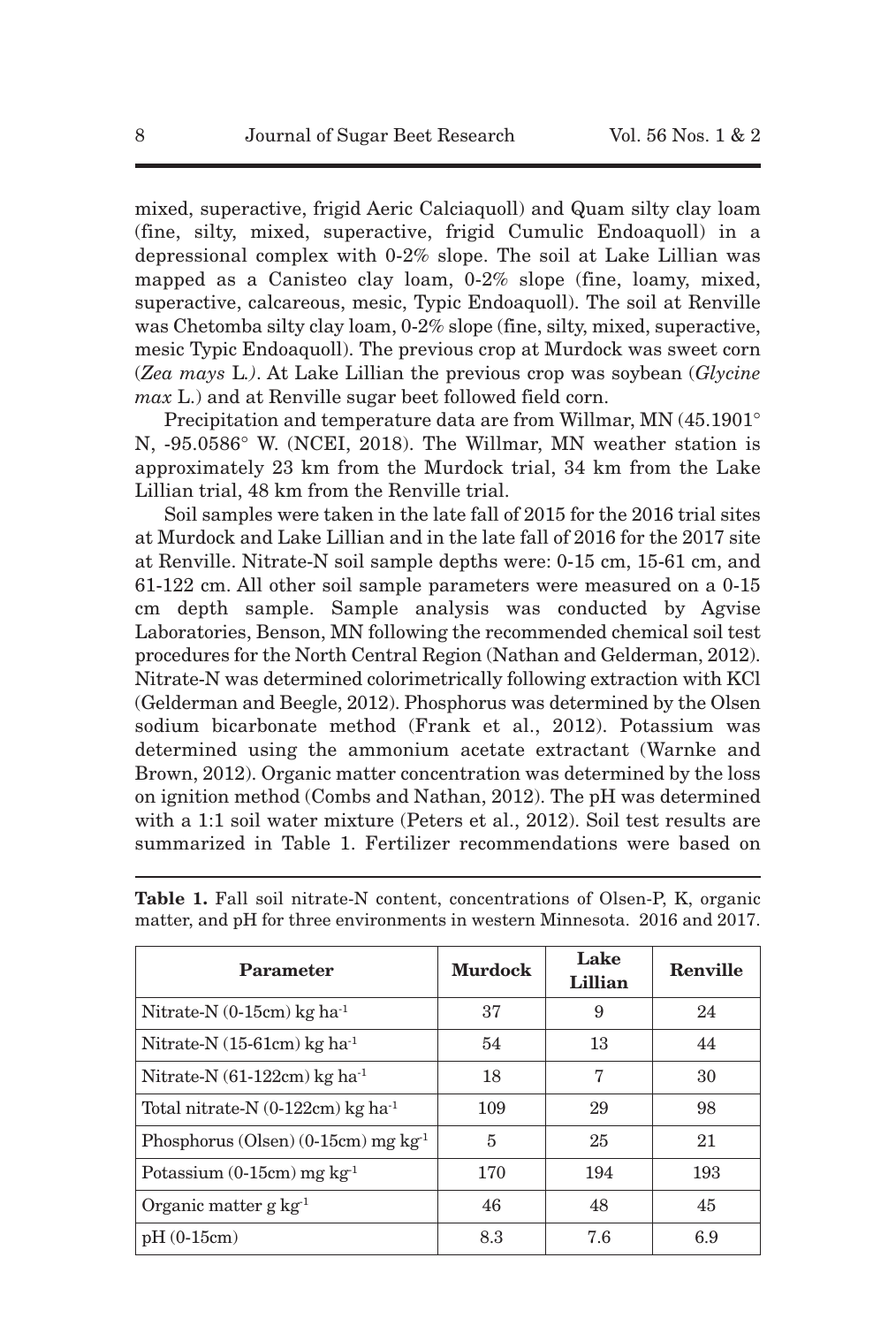University of Minnesota sugar beet fertility recommendations (Lamb and Sims, 2011). No additional fertilizer was applied to the Murdock site. Fertilizers applied at the Lake Lillian site were  $168 \text{ kg N}$  ha<sup>-1</sup>, 39 kg  $P_2O_5$  ha<sup>-1</sup>, and 140 kg K<sub>2</sub>O ha<sup>-1</sup>. Fertilizer applied at Renville was 28 kg N ha $^{\text{-1}}$ , 6 kg  $\text{P}_2\text{O}_5$  ha $^{\text{-1}}$ , and 6 kg  $\text{K}_2\text{O}$  ha $^{\text{-1}}$ . Fertilizer sources applied were blends of urea, diammonium phosphate, and potassium chloride fertilizers.

The experimental design at each location was a randomized complete block in a split plot arrangement with six replications. The whole plot treatment was planting date; plant population was the sub plot treatment. The first planting date for each trial location was in early May. The second planting date was 19 or 20 days following the first planting date at each location. The subplots were populations of 44,000, 58,700, 73,400, 88,100, 102,800, and 117,400 plants ha<sup>-1</sup>. Row spacing was 56 cm. Individual subplot size was 12.2 m long and 2.25 meters wide comprising four rows. . Each of the environments was planted with 'Beta 92RR30' (Betaseed Inc., Shakopee, MN) at 206,300 seeds ha-1 . Seeds were planted with a John Deere 7300 MaxEmerge row crop planter (Deere and Company, Moline, IL). The plots were hand-thinned to the desired plant population at 21 to 30 days after the planting date. Azoxystrobin (Quadris®, Syngenta, Greensboro, NC) was applied at the 4-8 leaf stage to suppress Rhizoctonia root and crown rot (*Rhizoctonia solani*) (Stump et al., 2004). Weed control was accomplished with glyphosate (Roundup PowerMAX®, Monsanto, St. Louis MO). Cercospora leafspot (*Cercospora beticola*) was managed during the months of July through September with six fungicide applications.

Sugar beets were harvested in late September to mid-October. Harvest date was dependent upon the trial site and field conditions. Plots were defoliated just prior to harvest with a four-row Alloway 622 sugar beet defoliator (Alloway Standard Industries, Fargo, ND) equipped with scalper knives. The center two rows of each four row plot were harvested with a two row custom fabricated research plot harvester. All beets harvested in each plot were weighed on the harvester utilizing RL35023-N5-1K load cells (Rice Lake Weighing Systems, Rice Lake, WI) to determine yield.

A 10 kg sub-sample was collected from each plot for quality analysis. Samples were analyzed for quality attributes by the Southern Minnesota Beet Sugar Cooperative tare lab. Quality attributes determined included tare percent, sugar content, and purity. Tare percent was calculated by the formula:

Tare percent =  $((SDW - SCW)/SCW) \times 100$  where  $SDW =$  sample dirty weight  $(kg)$  and SCW = sample clean weight  $(kg)$ .

Sugar concentration and purity were analyzed with an Autopol 880 polarimeter (Rudolph Research Analytical, Hackettstown, NJ). Sugar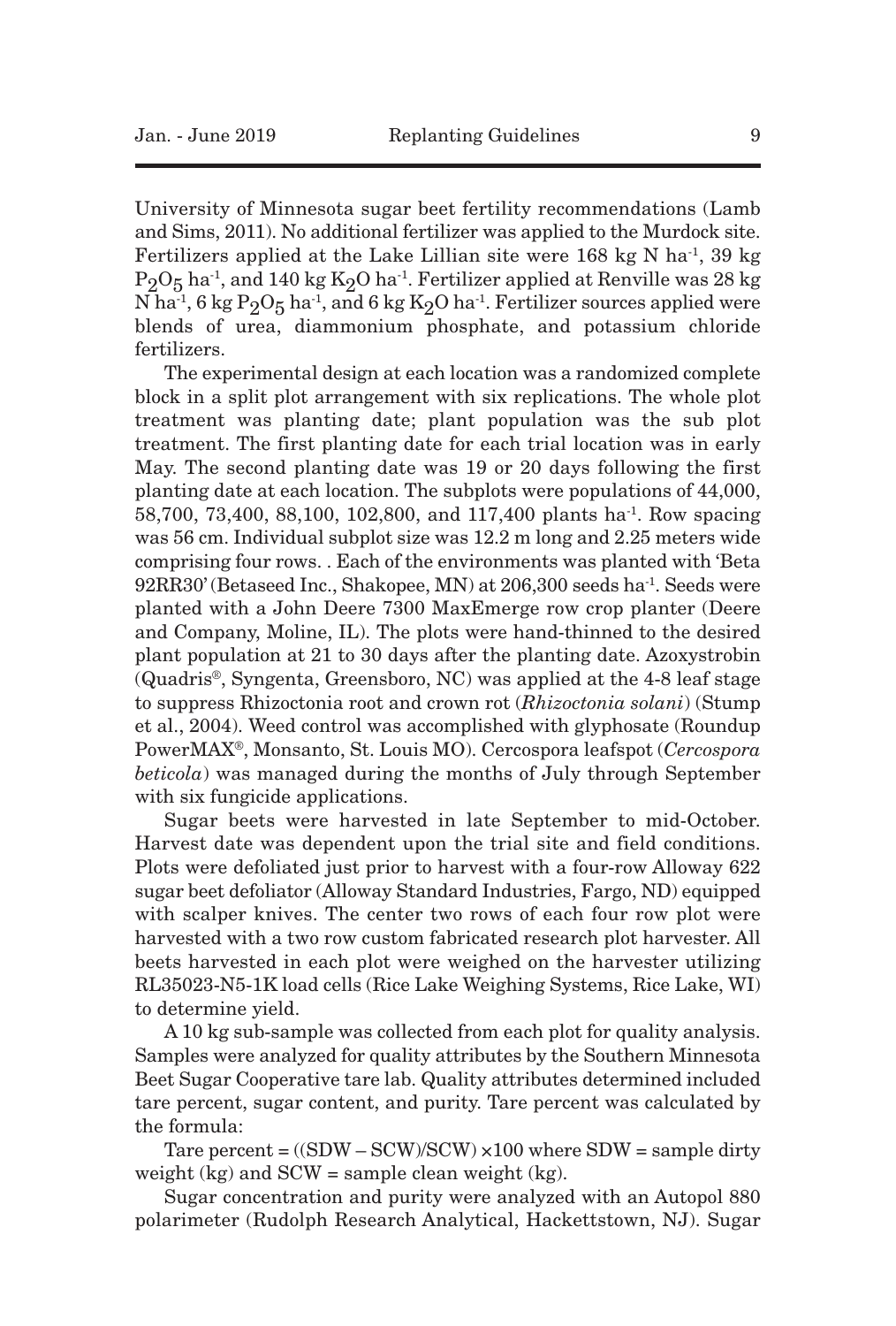concentration and purity analysis were conducted utilizing industry standard analysis (ICUMSA method GS6-3) (Bartens, 2009).

The percent extractable sugar was calculated by:

Percent extractable sugar =  $(10000 \times (BP - MP) + (MP \times CE \times (100 BP$  $\times$  $(S$ -TL $/S)$ .

Where  $S =$  percent sugar (tare lab result),  $TL =$  percent total losses expected in factory on beets (except molasses)  $(0.89)$ , MP = expected molasses purity percent  $(60)$ ,  $CE = expected$  factory carbonation elimination  $(30)$ ,  $BP =$  beet purity (tare lab result).

Extractable sugar per Mg (ES  $Mg^{-1}$ ) = % extractable sugar  $\times$  10

Extractable sugar per ha (kg ha<sup>-1)</sup> = ES  $Mg^{-1} \times Mg$  ha<sup>-1</sup>

Data were analyzed using PC-SAS v9.4 procedures PROC MIXED and PROC REG (SAS Institute, Cary, NC). Year and location were combined into one factor, environment. Fixed effects consisted of planting date, plant population, and the planting date × plant population interaction. Random effects consisted of environment, replicate, and the replicate × environment interaction. Mean separation was done by the least square means test. Differences between means were reported as significant at  $P \le 0.05$ . The effect of plant population on yield (Mg ha<sup>-1)</sup> and extractable sugar ha<sup>-1</sup> (kg ha<sup>-1</sup>) for each planting date were fitted to quadratic regressions using PROC REG.

# **RESULTS AND DISCUSSION**

Precipitation for the April through September period was above the 30-year mean in the 2016 and 2017 growing seasons (Table 2). Average monthly temperatures for this same period were near normal (Table 2). Average temperature and precipitation data were from the 30-year period 1981 to 2010.

| Month     | <b>Mean Precipitation (cm)</b> |      |                    | Mean Temperature <sup>o</sup> C |      |            |  |
|-----------|--------------------------------|------|--------------------|---------------------------------|------|------------|--|
|           | 2016                           | 2017 | $30$ -Year<br>2016 |                                 | 2017 | $30$ -Year |  |
|           |                                |      | Mean               |                                 |      | Mean       |  |
| May       | 10.7                           | 9.6  | 7.9                | 14.0                            | 13.1 | 14.5       |  |
| June      | 10.9                           | 12.9 | 12.6               | 19.7                            | 19.2 | 19.8       |  |
| July      | 16.0                           | 5.3  | 9.7                | 21.1                            | 21.9 | 22.2       |  |
| August    | 24.7                           | 24.6 | 10.4               | 20.8                            | 18.6 | 20.7       |  |
| September | 11.0                           | 7.6  | 8.5                | 16.7                            | 17.2 | 15.7       |  |
| Total     | 73.3                           | 60.0 | 49.1               |                                 |      |            |  |

**Table 2.** Mean precipitation and temperature data (Willmar, MN)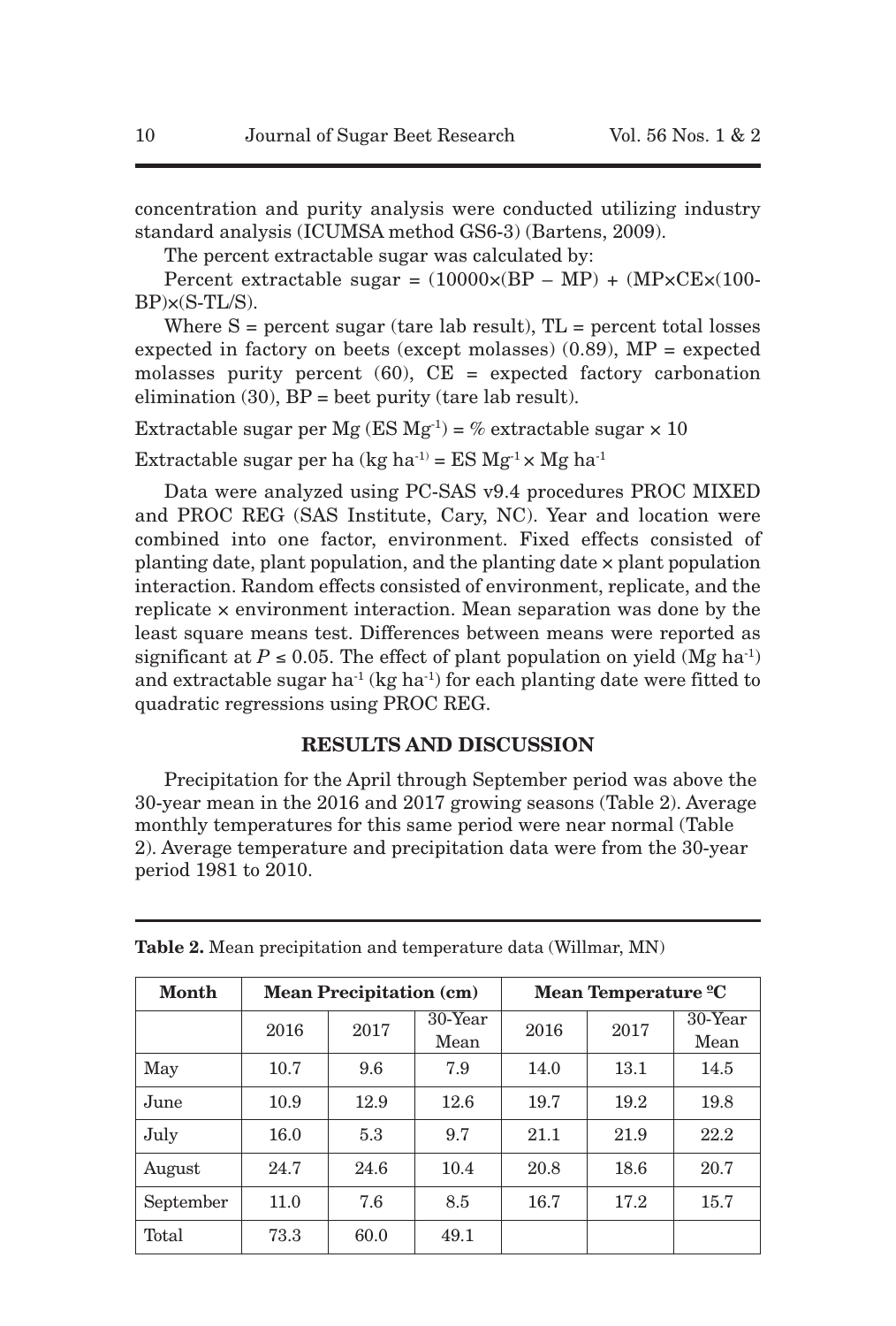Type 3 tests of fixed effects showed significant differences in planting date and plant population for extractable sugar percent, yield, extractable sugar per Mg, and extractable sugar yield. A significant interaction occurred with percent purity, but all other planting date  $\times$ population interactions were not significant (Table 3).

| Parameter                                                         | <b>Fixed Effect</b>     |                                                                     |                             |  |  |  |
|-------------------------------------------------------------------|-------------------------|---------------------------------------------------------------------|-----------------------------|--|--|--|
|                                                                   | <b>Planting</b><br>Date | Population                                                          | Date <b>x</b><br>Population |  |  |  |
| Tare $\%$                                                         | <b>NS</b>               | <b>NS</b>                                                           | <b>NS</b>                   |  |  |  |
| Sugar $%$                                                         | NS                      | NS                                                                  | <b>NS</b>                   |  |  |  |
| Extractable sugar $%$                                             | $\ast$                  | **                                                                  | NS                          |  |  |  |
| Yield $(Mg \text{ ha}^{-1})$                                      | ***                     | ***                                                                 | <b>NS</b>                   |  |  |  |
| Purity %                                                          | ***                     | ***                                                                 | $\ast$                      |  |  |  |
| Extractable sugar $(kg Mg-1)$                                     | **                      | **                                                                  | <b>NS</b>                   |  |  |  |
| Extractable sugar $(kg ha^{-1})$                                  | ***                     | ***                                                                 | NS                          |  |  |  |
| $NS = not significant, P > 0.05$<br>* Significant at $P \le 0.05$ |                         | ** Significant at $P \le 0.01$<br>*** Significant at $P \le 0.0001$ |                             |  |  |  |

**Table 3.** Results of Type 3 analysis of variance utilizing PROC MIXED. For sugar beet with two planting dates and six populations over three environments.

#### **Planting Date**

The effect of planting date was not significant for tare percent and sugar percent (Table 4). The effect of planting date on sugar percent has been inconsistent in previous trials. Decreasing sugar percent with delayed planting date was documented in studies from Wyoming (Lauer, 1997) and Nebraska (Yonts et al., 1999). In studies conducted in Idaho the response of sugar percent to planting date was not significant at most trial sites (Elison et al., 2014). In trials conducted in Minnesota in 2002 and 2003 the influence of planting date on sugar content was not significant in either year (Giles and Cattanach, 2003). In this study, sugar content was not significantly different between the two planting dates. In the southern Minnesota growing area, the soils are high in organic matter and rainfall events during the fall season can mineralize nitrogen from the organic matter and limit sugar accumulation.

Extractable sugar percent was 0.2% higher and extractable sugar per Mg was 2.4 kg  $Mg^{-1}$  greater for the first planting. Beet yield was 9.6 Mg ha<sup>-1</sup> greater for the first planting date. The difference in yield and extractable sugar per Mg for the first planting over the second planting produced 1425 kg ha-1 greater extractable sugar for the first planting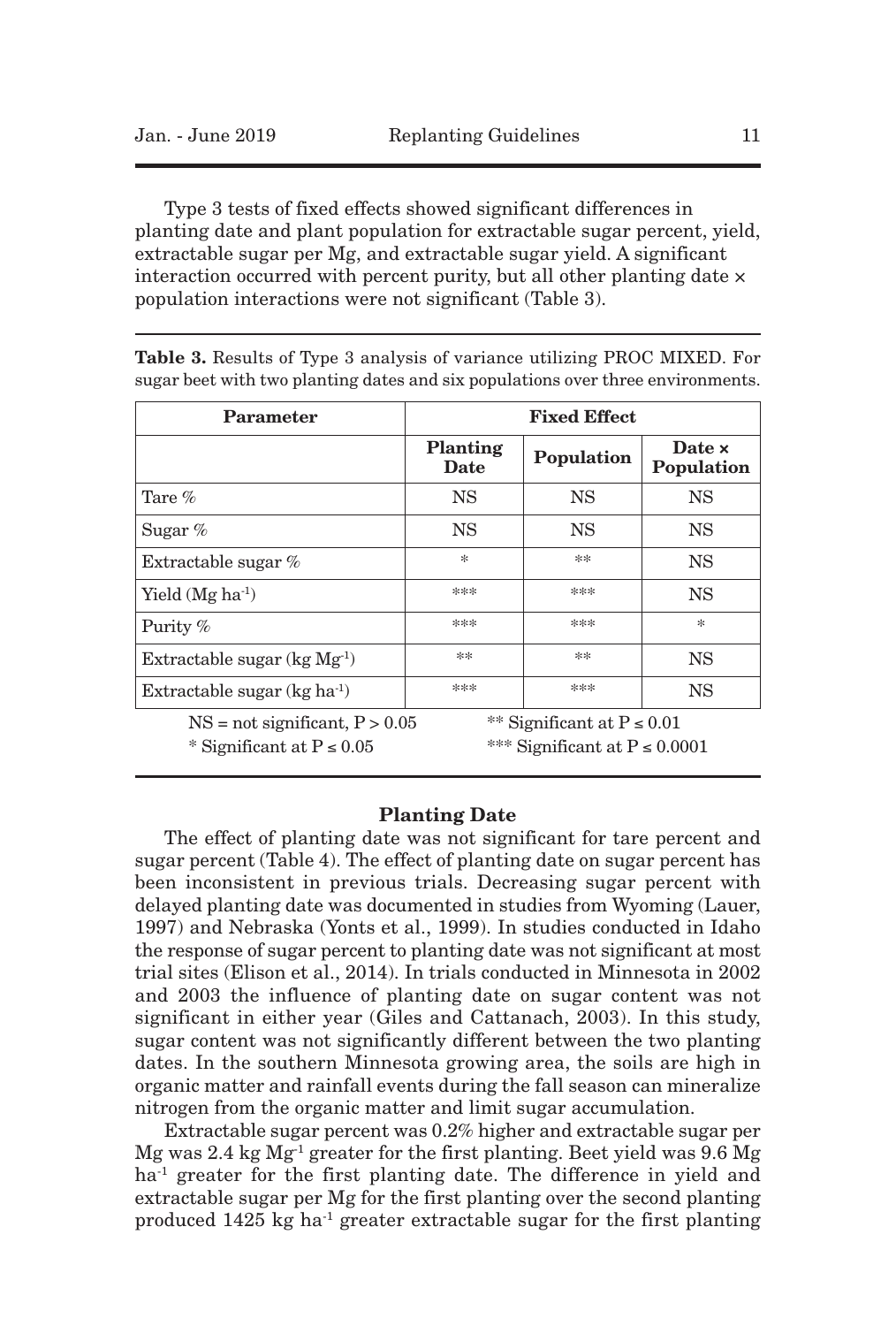(Table 4). The finding of decreased root yield  $(Mg \, ha^{-1})$  and extractable sugar per hectare with delayed planting in the current study is consistent with the results of other planting date studies conducted at other locations (Lauer, 1997; Yonts et al., 1999; Elison et al., 2014). The reduction in extractable sugar yield with later planting is another cost in the decision to replant a field.

**Table 4.** Planting date effect on tare, sugar concentration, yield, and extractable sugar concentration and yield over three environments. Southern Minnesota, 2016-2017.

| <b>Planting date</b> | Tare    | <b>Sugar</b> | Yield                 | Extractable sugar |                    |                            |
|----------------------|---------|--------------|-----------------------|-------------------|--------------------|----------------------------|
|                      | %       | $\%$         | $Mg$ ha <sup>-1</sup> | $\%$              | $kg Mg^{-1}$       | $k\sigma$ ha <sup>-1</sup> |
|                      | 3.4     | 15.8         | 65.9 a                | 13.4a             | 134.1 a            | 8839 a                     |
| 2                    | $3.2\,$ | 15.6         | 56.3 <sub>b</sub>     | 13.2 <sub>b</sub> | 131.7 <sub>b</sub> | 7414 b                     |

† Means in the same column followed by different lower case letter are significantly different at  $P \le 0.05$  using the least square means test.

‡ Means in the same column without lower case letters are not significantly different at  $P \le 0.05$  using the least square means test.

§ Each value shown represents the mean of 108 observations.

# **Plant Population**

The effect of plant population was non-significant for tare percent. Decreasing plant population did not influence sugar percent in the current study (Table 5). In previous research, sugar percent was shown to decrease with reduced plant population (Eckhoff, 1991; Yonts and Smith, 1997; Çakmakçi, 1998). In this study the lack of a difference in sugar content could be the consequence of the high organic matter content of the soils mineralizing nitrogen late in the growing season. Extractable sugar percent did increase as plant population increased until the 117,400 plants per hectare population. The same trend was found for extractable sugar per Mg. Yield increased from  $49.0$  Mg ha<sup>-1</sup> at the 44,000 plant population to  $68.4$  Mg ha<sup>-1</sup> at the 117,400 plant population. Extractable sugar yield increased from  $6421$  kg ha<sup>-1</sup> at the 44,000 plant population to 9077 kg ha-1 at the 117,400 plant population in the current study (Table 5). These results differed from experiments conducted in Wyoming and Nebraska. In Wyoming, Lauer (1995) found that yield did not significantly increase as population increased between 42,770 and 105,400 beets ha-1 and extractable sugar per hectare only increased 390 kg ha<sup>-1</sup> when population increased from  $42,700$  to  $88,600$ beets ha-1. Plant population trials in Nebraska did not find a significant increase in extractable sugar per hectare as population increased from 40,000 to 100,000 beets ha-1 (Yonts and Smith, 1997). The yield potential of the varieties has increased over the twenty year period between these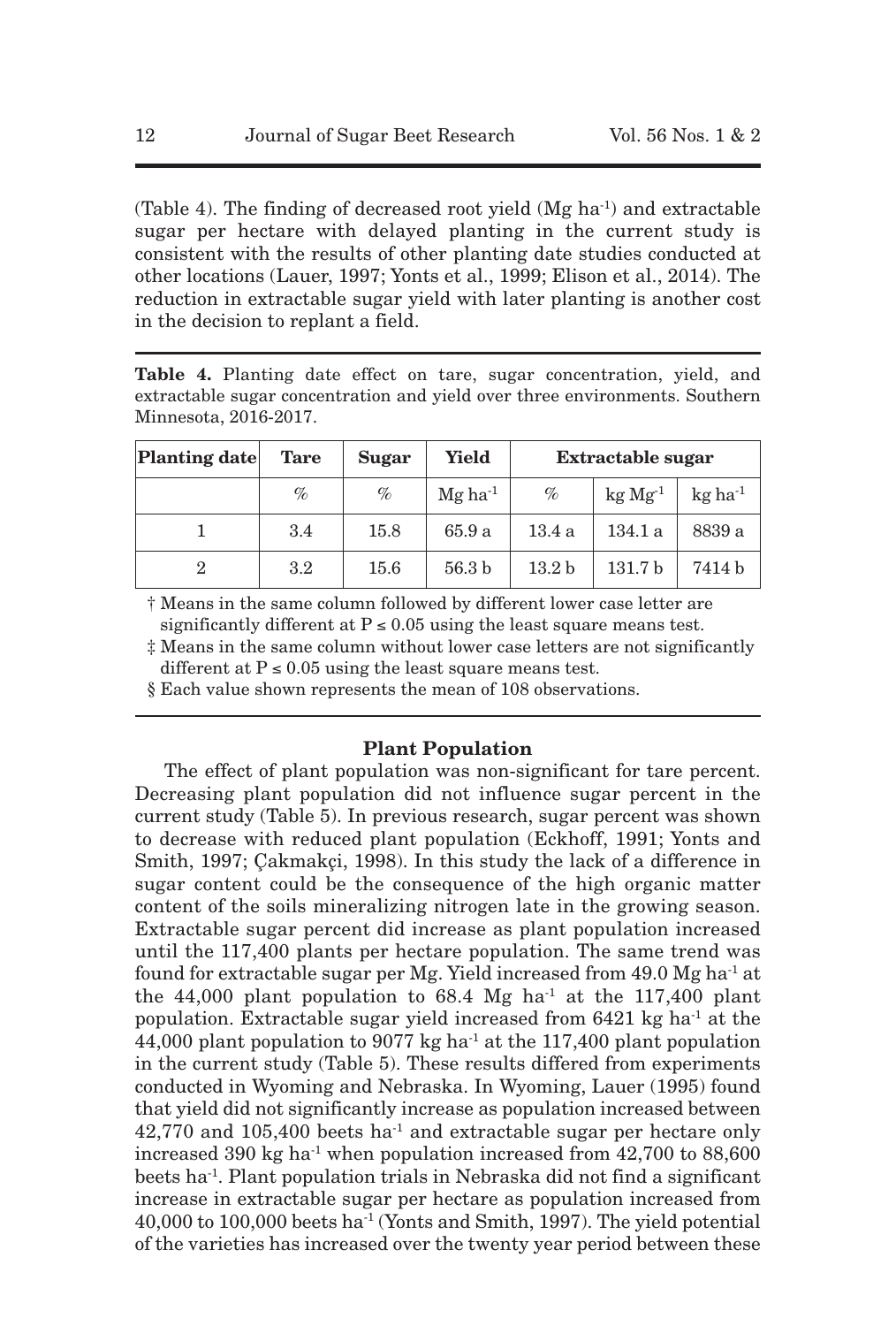|  |                       |  |  | <b>Table 5.</b> Plant population effect on tare, sugar concentration, yield, and |  |
|--|-----------------------|--|--|----------------------------------------------------------------------------------|--|
|  |                       |  |  | extractable sugar concentration and yield over three environments. Southern      |  |
|  | Minnesota, 2016-2017. |  |  |                                                                                  |  |

| Plant<br>population | <b>Tare</b>      | Sugar | Yield                 | <b>Extractable Sugar</b> |                     |                       |
|---------------------|------------------|-------|-----------------------|--------------------------|---------------------|-----------------------|
|                     | $\%$             | $\%$  | $Mg$ ha <sup>-1</sup> | $\%$                     | $kg Mg^{-1}$        | $kg$ ha <sup>-1</sup> |
| 44,000              | $3.2\,$          | 15.6  | 49.0 d                | 13.1c                    | 130.9c              | 6421 e                |
| 58,700              | 3.0              | 15.7  | 55.5c                 | 13.2 <sub>bc</sub>       | 132.2 <sub>bc</sub> | 7334 d                |
| 73,400              | $3.2\phantom{0}$ | 15.7  | 62.5 <sub>b</sub>     | 13.3 <sub>bc</sub>       | 132.5 <sub>bc</sub> | 8287 c                |
| 88,100              | 3.5              | 15.8  | 64.5 <sub>b</sub>     | $13.4$ ab                | 133.7ab             | 8621 b                |
| 102,800             | 3.5              | 15.9  | 66.8 a                | 13.5a                    | 135.1a              | 9019a                 |
| 117,400             | 3.5              | 15.7  | 68.4 a                | 13.3 <sub>bc</sub>       | 132.8 <sub>bc</sub> | 9077 a                |

† Means in the same column followed by different lower case letter are significantly different at  $P \le 0.05$  using the least square means test.

‡ Means in the same column without lower case letters are not significantly different at  $P \le 0.05$  using the least square means test.

§ Each value shown represents the mean of 36 observations.

two studies and the current study, which may be an explanation for the yield differences with increasing plant population found in the current study.

## **Sugar Beet Purity Interaction**

A significant interaction occurred with planting date by plant population for sugar beet purity percent (Table 3). The purity for the two planting dates at the 44,000 plant population was 90.6%, however for the remaining plant populations the purity was consistently higher for planting date one (Fig. 1). The interaction occurred for two reasons. For planting date one, the purity increased from 90.6% at the 44,000 plant population to 91.7% at the 73,400 plant population. For planting date two, the purity was similar between the 44,000 and the 73,400 plant populations. The purity for planting date two then increased from 90.5% at the 73,400 plant population to 91% at the 88,100 plant population, while the purity for planting date one decreased slightly between these two plant populations.

# **Regression Analysis of Plant Population**

A regression analysis was performed on plant populations with the means for yield (Mg ha-1) and extractable sugar yield (kg ha-1) for each planting date. From the regression analysis for yield (Mg ha-1), the quadratic terms were significant for both planting dates. Figure 2 contains a graph of the yield (Mg ha<sup>-1</sup>), regression equations,  $\mathbb{R}^2$ , and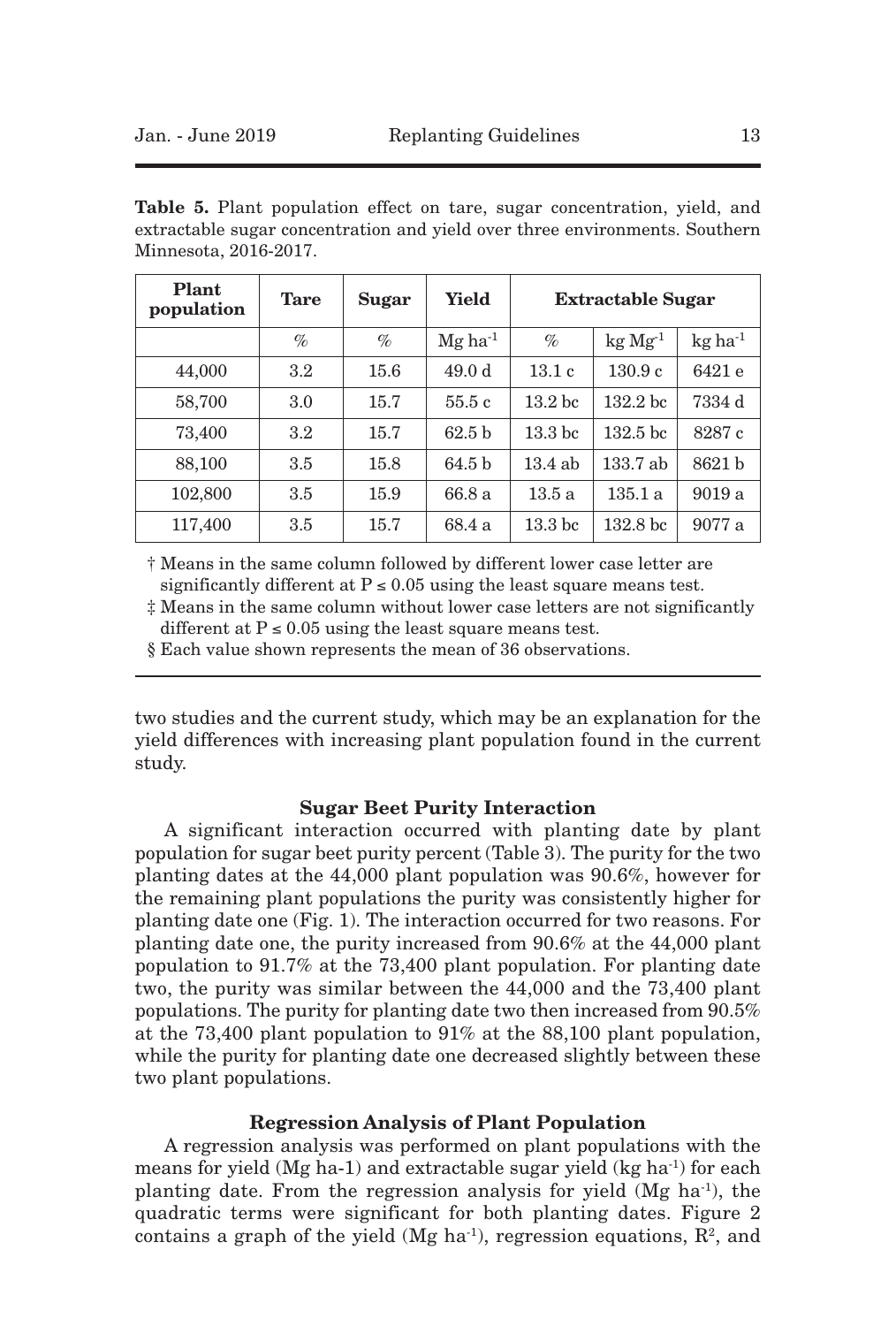

**Figure 1.** Interaction of sugar beet purity percent by planting date and plant population.

 $\dagger$  Each symbol represents the mean of 18 observations.

**Figure 2.** Sugar beet yield (Mg ha<sup>-1</sup>) by plant population for planting date one and planting date two..



 $\dagger$  Each symbol represents the mean of 18 observations.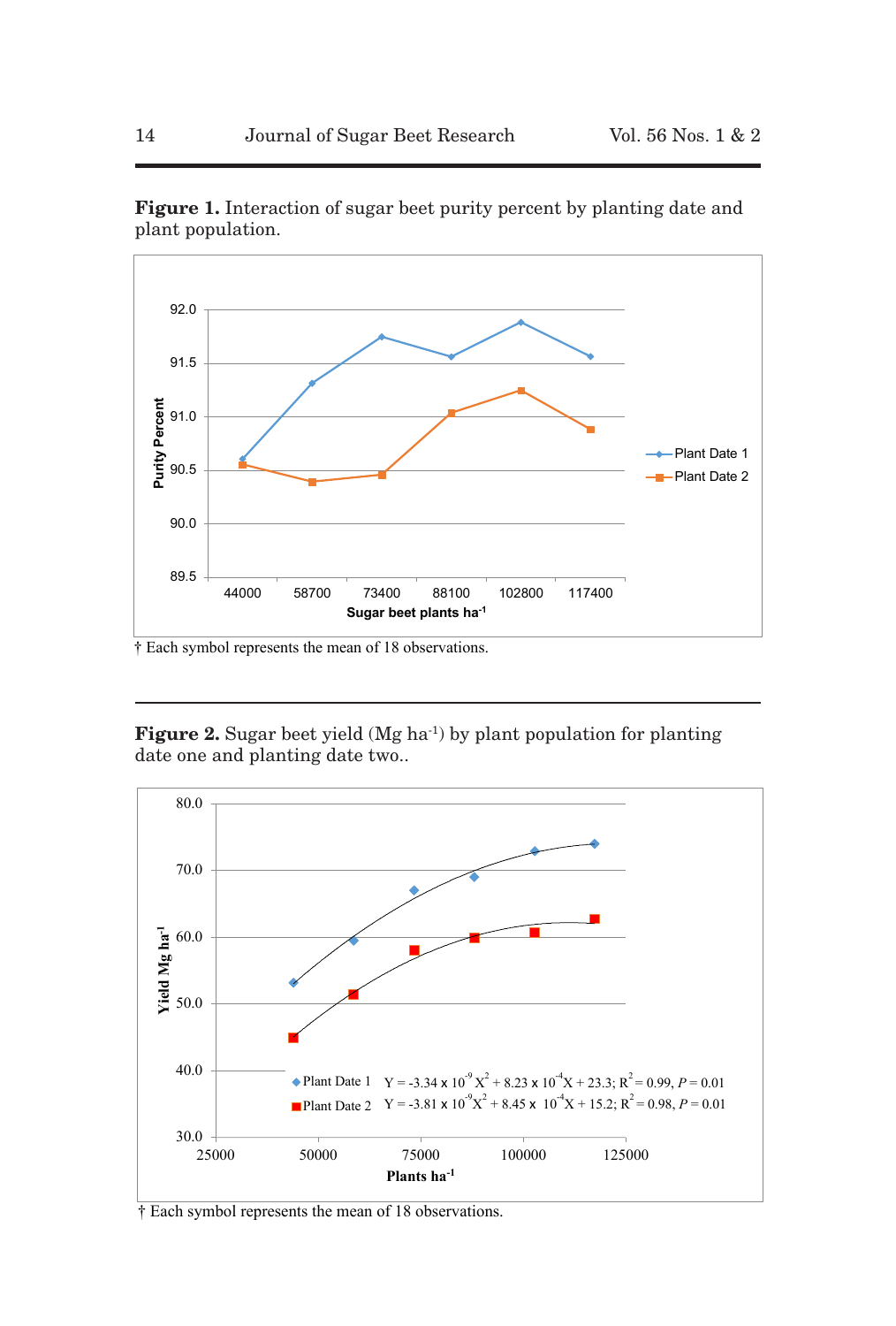probability values for the regression analyses of both planting dates. The maximum yield for planting date two was  $62.7 \text{ Mg}$  ha<sup>-1</sup> and was obtained with a plant population of  $117,400$  beets ha<sup>-1</sup>. This yield was between the yield obtained from planting date one at  $58,700$  beets ha<sup>-1</sup> ( $59.5$  Mg ha<sup>-1</sup>) and the yield obtained at  $73,400$  beets ha<sup>-1</sup> (67.0 Mg ha<sup>-1</sup>). This would indicate that plant populations above  $73,400$  beets ha<sup>-1</sup> will have greater yield than the Mg ha-1 produced from any replanted populations used in this study.

The second regression analysis was conducted on extractable sugar yield (kg ha-1). In the regression analysis for extractable sugar yield (kg ha-1 ) the quadratic terms were significant for both planting dates. Figure 3 contains a graph of the extractable sugar yield  $(kg ha<sup>-1</sup>)$ , regression equations,  $\mathbb{R}^2$ , and probability values for the regression analyses of both planting dates. The extractable sugar yield obtained of 7,973 kg ha-1 from the  $58,700$  beet ha<sup>-1</sup> population of the first planting date was similar to (within 240 kg ha<sup>-1</sup>) or greater than the extractable sugar yield obtained from any of the plant populations second planting dates of the study. This would indicate that an established plant population of 58,700 sugar beets ha<sup>-1</sup> or greater would not warrant replanting as the yield potential of extractable sugar per hectare of the initial planting would be not be surpassed by a replanted plant population. Initial plant populations below 58,700 sugar beets per hectare may benefit from replanting if greater plant populations can be obtained from replanting the field.

**Figure 3.** Extractable sugar yield (kg ha-1) by plant population for planting date one and planting date two.



 $\dagger$  Each symbol represents the mean of 18 observations.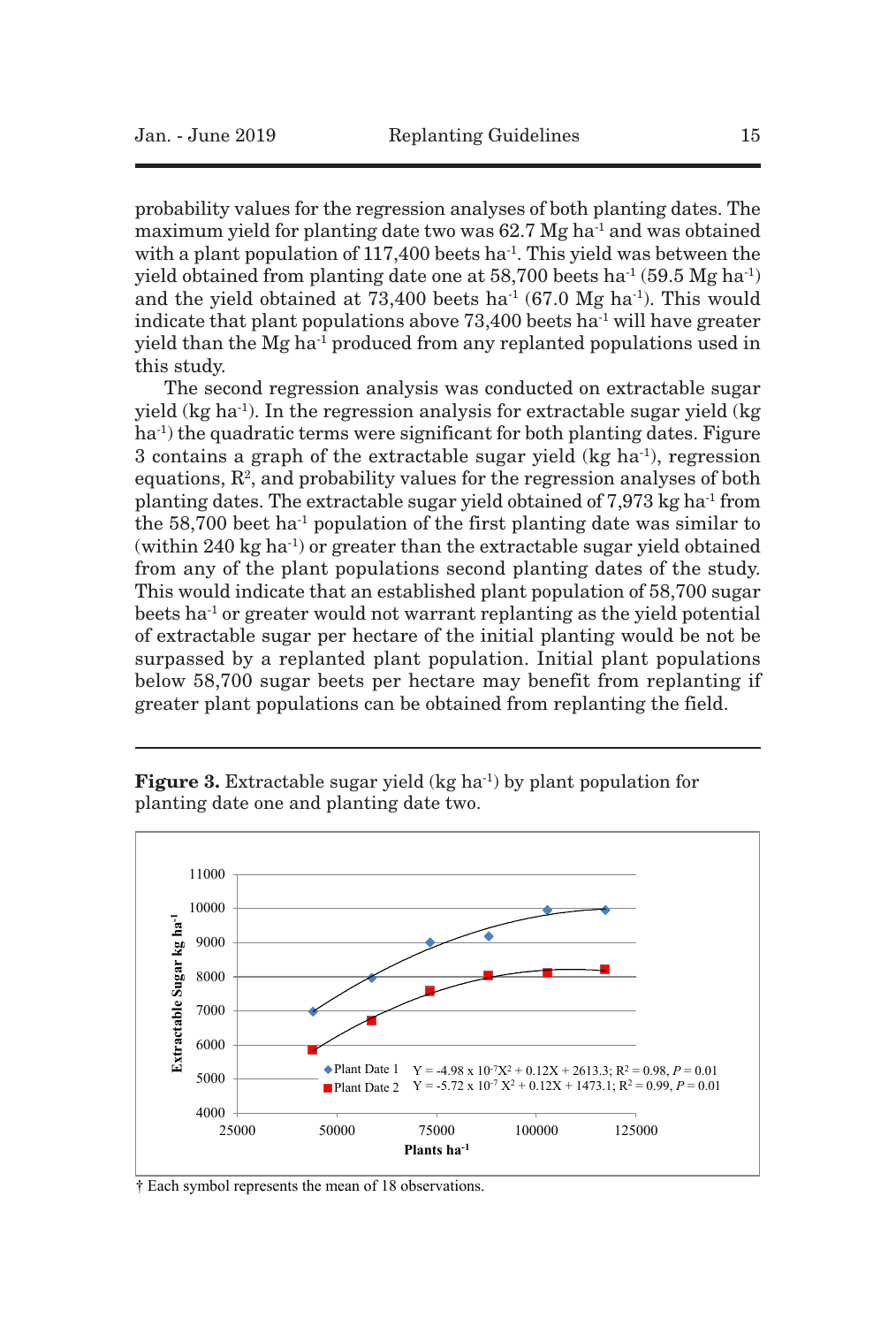# **CONCLUSIONS**

Establishing an adequate plant population is one of the first challenges of sugar beet production. If the plant population that emerges is less than desired, replanting is an option to try and establish an adequate plant population. In this study we report that plant populations of 58,700 sugar beets per hectare or more from an original planting produce as much extractable sugar per hectare as the potential of replanting the field. Fields with plant populations below 58,700 sugar beets per hectare may benefit from replanting if the replanted population is greater than the original plant population. Based on this study, fields in the southern Minnesota growing area with sugar beet populations above 58,700 sugar beets per hectare would not warrant replanting and would produce as much or more extractable sugar per hectare than the production possible by replanting the field.

## **ACKNOWLEDGEMENTS**

The authors would like to thank Southern Minnesota Beet Sugar Cooperative for funding and support of this research. The authors would also like to thank Todd Geselius, Cody Groen, David Mettler, Gary Lindahl, Robert Johnson, and Nicole Vanos for their support and assistance in conducting this research.

## **LITERATURE CITED**

- Animal and Plant Health Inspection Service. (2018). About Roundup Ready Sugar Beet. United States Department of Agriculture. https://www.aphis.usda.gov/aphis/ourfocus/biotechnology/hot\_ topics/sugarbeet/ct\_sugarbeet\_about. (accessed 9 Aug. 2018).
- Bartens, A., 2010. International Commission for Uniform Methods of Sugar Analysis Methods Book 2009. GS6-3(1994). Bartens, Berlin, Germany.
- Çakmakçi, R., E. Oral, and F. Kantar. 1998. Root yield and quality of sugar beet in relation to plant population. J. Agron. Crop Sci. 180:45-52.
- Carlson, H.L., K.A. Rykbost, D.W. Kirby, and R.L. Dovel. 1999. Effects of sugarbeet planting date and plant population on sugar yield in the Klamath Basin. ASSBT Proceedings. 30:275-277.
- Combs, S.M., and M.V. Nathan. 2012. Soil Organic Matter. Recommended Soil Test Procedures for the North Central Region. (Ed.) Nathan and Gelderman. North Central Regional Research Publication 221 (revised) pp. 12.1-12.6.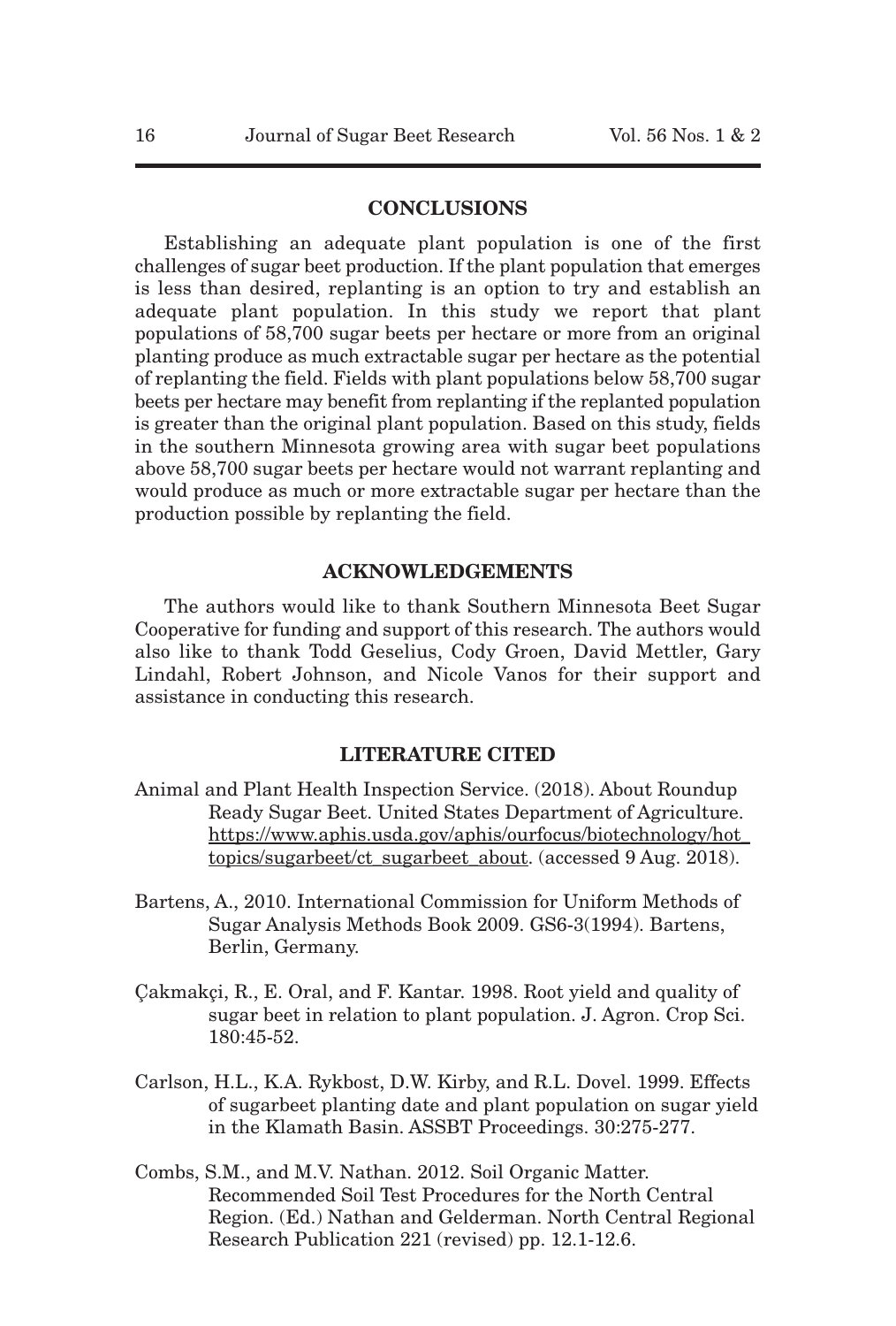- Durrant, M.J., R.A. Dunning, K.W. Jaggard, R.B. Bugg, and R.K. Scott. 1988. A census of seedling establishment in sugar-beet crops. Ann. Appl. Biol. 113:327-345.
- Eckhoff, J.L.A., A.D. Halverson, M.J. Weiss, and J.W. Bergman. 1991. Seed spacing for non-thinned sugar beet production. Agron. J. 83:929-932.
- Elison, D.M., G. Dean, and P.W. Foote. 2014. The effects of date of planting and plant population on yield and sugar production in sugar beet culture in southern Idaho production areas. https://www.bsdf-assbt.org/wpcontent/uploads/2018/01/Elison20D.pdf. (accessed 8 Aug. 2018).
- Forbes, J.C., and R.D. Watson. 1992. Plant growth and development: seed and seedling. In: Plants in agriculture. Cambridge University Press, New York, NY. P. 110-127.
- Frank, K., D. Beegle, and J. Denning. 2012. Phosphorus. Recommended Soil Test Procedures for the North Central Region. (Ed.) Nathan and Gelderman. North Central Regional Research Publication 221 (revised) pp. 6.1-6.6.
- Gelderman, R.H., and D. Beegle. 2012. Nitrate-Nitrogen. Recommended Soil Test Procedures for the North Central Region. (Eds.) Nathan and Gelderman. North Central Regional Research Publication 221 (revised) pp. 5.1-5.4.
- Giles, J.F., and N.R. Cattanach. 2003. Effect of plant population and planting date on sugar production – 2 year summary. 2003 Sugarbeet Research and Extension Reports. 34:159-165. Sugarbeet Research and Education Board.
- Jaggard, K.W., A.Qi, G.F.J. Milford, C.J.A. Clark, E.S. Ober, C. Walters, and E. Burks. 2011. Determining the optimal population density of sugar beet crops in England. Int. Sugar J. 113:12-17.
- Khan, M., D. Franzen, M. Boetel, A. Chanda, A. Sims, J. Lamb, and T. Peters. 2018. 2018 Sugarbeet Production Guide. North Dakota State University Extension and University of Minnesota Extension. Fargo, ND. pp. 8-19.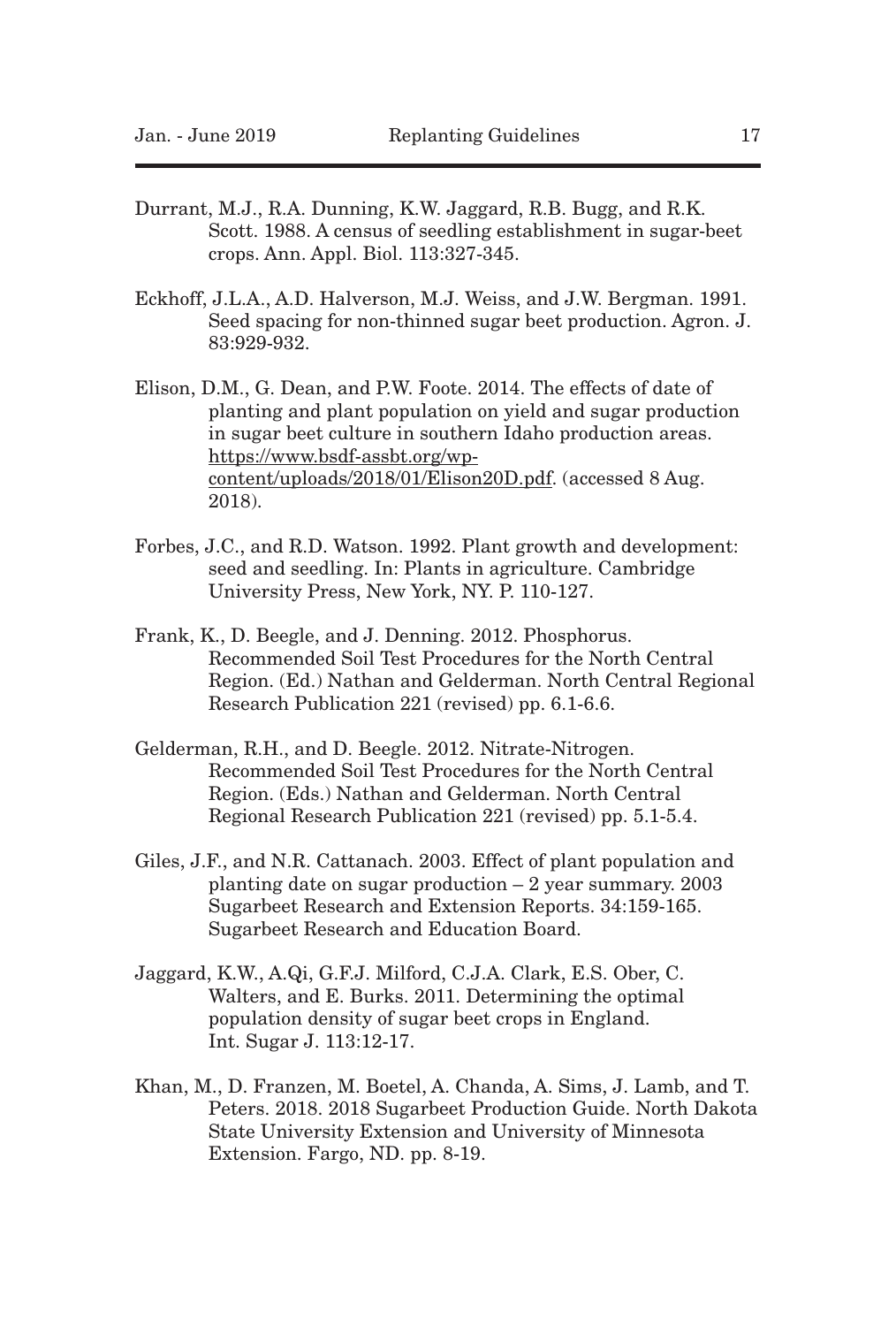- Lamb, J.A., and A.L. Sims. 2011. Fertilizing Sugar Beet in Southern Minnesota. FO-3814-S. University of Minnesota Extension Service. University of Minnesota. St. Paul, MN.
- Lauer, J.G. 1995. Plant density and nitrogen rate effects on sugar beet yield and quality early in harvest. Agron. J. 87:586-591.
- Lauer, J.G. 1997. Sugar beet performance and interactions with planting date, genotype, and harvest date. Agron. J. 89: 469- 475.
- Mesbah, A.O., and S.D. Miller. 2004. Weed control and glyphosatetolerant sugarbeet response to herbicide treatments. J. Sugar Beet Res. 41:101-114.
- Michigan Sugar Company. 2018. Growers Guide to Producing Sugar Beets. Michigan Sugar Company. https://www.michigansugar.com/wpcontent/uploads/2018/02/Michigan-Sugar-Growers-Guide-2018 .pdf. (accessed 5 Aug. 2018).
- Minnesota and North Dakota Farm Business Management Education. 2017. Red River Valley 2017 Report. Minnesota Farm Business Management Education and North Dakota Farm Business Management Education. Bismarck, ND.
- Nathan, M.V., and R. Gelderman. 2012. Recommended Chemical Soil Test Procedures for the North Central Region. North Central Regional Res. Publ. 221 (revised). Univ. of Missouri, Columbia.
- National Agricultural Statistics Service. 2018. Acreage, Yield, Production, and Price for Sugarbeets. United States Department of Agriculture. https://www.nass.usda.gov/Quick\_Stats/Lite/result.php?B2363 2C4-425E-39C9-AB2D-A8819F362C5A. (accessed 8 Aug. 2018).
- National Centers for Environmental Information. 2018. National Oceanic and Atmospheric Administration. https://www.ncdc.noaa.gov/cdo-web/. (accessed 6 Aug. 2018).
- Peters, J., M. Nathan, and C. Laboski. 2012. pH and Lime Requirements. Recommended Soil Test Procedures for the North Central Region. (Ed.) Nathan and Gelderman. North Central Regional Research Publication 221 (revised) pp. 4.1- 4.7.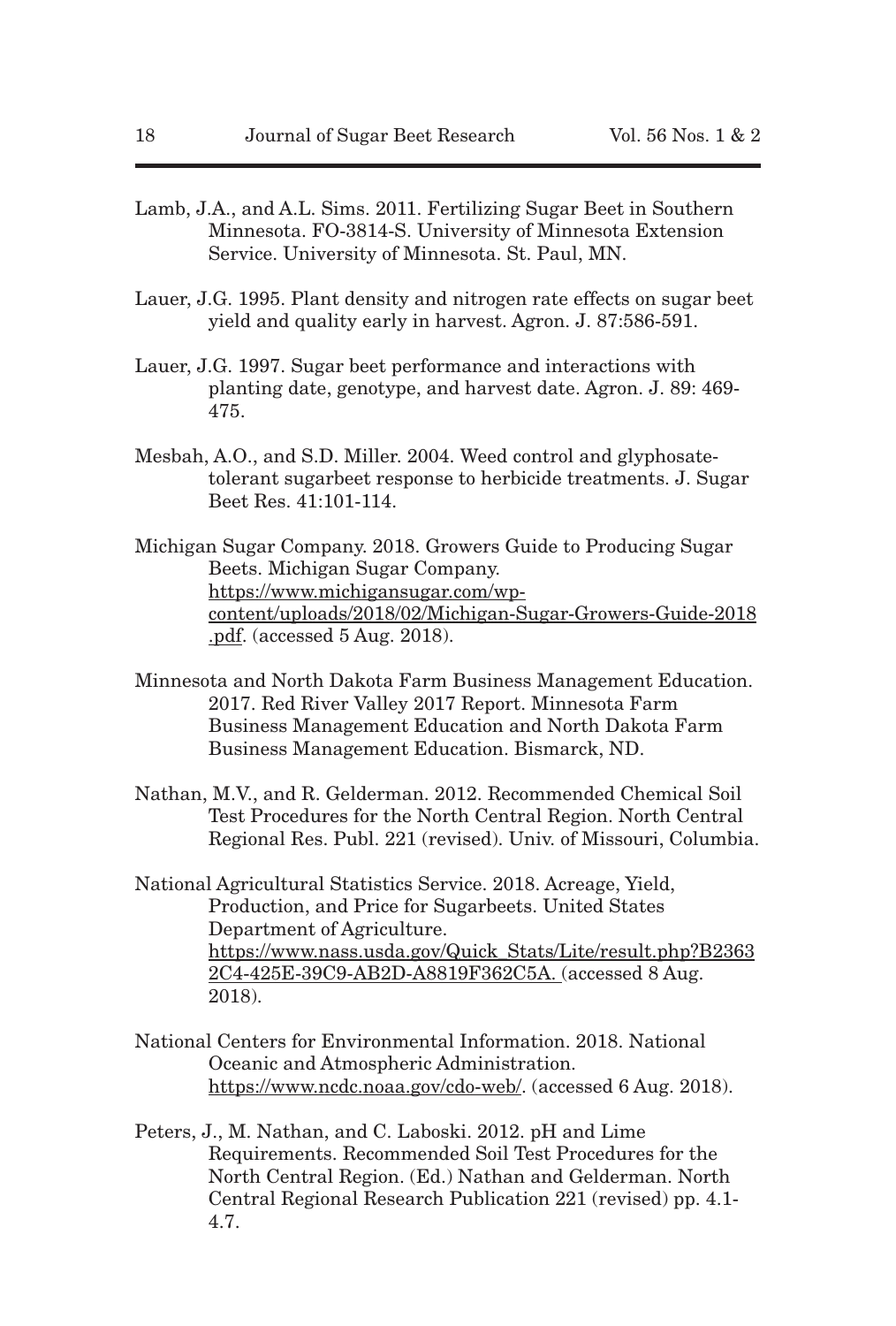- Peters, T.J., A. Lueck, D. Mettler, and C. Groen. 2017. Continued refinement of the waterhemp control strategy in sugarbeet. 2017 Sugarbeet Research and Extension Reports. Sugarbeet Research and Extension Board. https://www.sbreb.org/wpcontent/uploads/2018/0802017-waterhemp.2018.01122018-1.p df. (accessed 16 Mar. 2019).
- SAS Institute. 2012. The SAS system for Windows. Release 9.4. SAS Inst. Cary, NC.
- Smith, L.J. 2002. Plant population and date of planting effects on sugarbeet yield and quality. 2002 Sugarbeet Research and Extension Reports. 33:124-127. Sugarbeet Research and Education Board.
- Southwest Research and Outreach Center. 2014. Historic Weather Reports. Available at https://swroc.cfans.umn.edu/weather/historic-reports. (accessed 3 Nov. 2015). University of Minnesota. Lamberton, MN.
- Stachler, J.M., and J.L. Luecke. 2008. Weed control in glyphosate resistant sugarbeet in 2008. 2008 Sugarbeet Research and Extension Report. Sugar Beet Research and Education Board. https://www.sbreb.org/wpcontent/uploads/2018/09,WeedControlGlyphosate.pdf. (accessed 16 Mar. 2019).
- Stump, W.L., G.D. Franc, R.M. Harveson, and R.G. Wilson. 2004. Strobilurin fungicide timing for Rhizoctonia root and crown rot suppression in sugarbeet. J. Sugar Beet Res. 41:17-37.
- Warncke, D., and J.R. Brown. 2012. Potassium. Recommended Soil Test Procedures for the North Central Region. (Eds.) Nathan and Gelderman. North Central Regional Research Publication 221 (revised) pp. 7.1-7.3.
- Yonts, C.D., and J.A. Smith. 1997. Effects of plant population and row width on yield of sugarbeet. J. Sugar Beet Res. 34:21-30.
- Yonts, C.D., R.G. Wilson, and J.A. Smith. 1999. Influence of planting date on stand, yield, and quality of sugarbeet. J. Sugar Beet Res. 36:1-14.